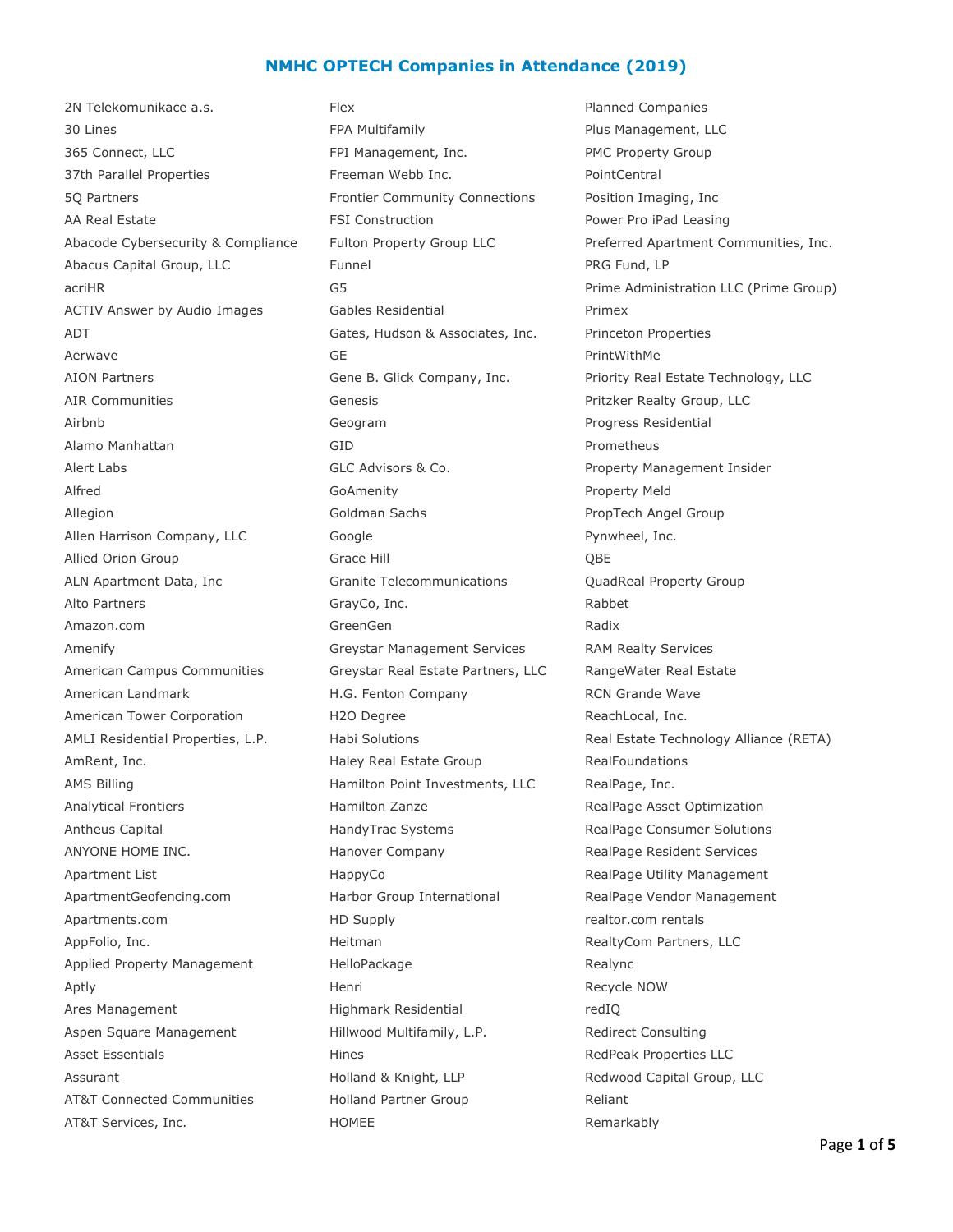AvalonBay Communities, Inc. HopGrade Remington Hotels Avanath Capital Management **Horizon Realty Advisors** RemoteLock Avenue Living Asset Management Hostiing / Niido Rent Dynamics Avenue5 Residential LLC 
HQ Capital Real Estate, LP
Rent Manager B. F. Saul Company **Hubacher Ames & Taylor, PLLC** Renters Legal Liability LLC Bake Extra Cookies **Rentiscus** Hudson Advisors **Rentgrata** Balfour Beatty Communities **Hy.ly, Inc.** The extention of the Rently Bambora **iApartments** iApartments RentPath Barsala **ICS Advanced Technologies** RentTrack BBC **IMT Residential** Reonomy Beacon Communities LLC **Independence Realty Trust** REPLI Beekin **Inhabit IQ Inhabit IQ** ResMan Bel Air Internet **Inland Investment Real Estate**<br>
Services Bell Partners **Internacional** Internacional Respage Berkadia Interplay Learning RET Ventures Best Buy for Business The Music Business Altimores and The Rhino Rhino Rhino Rhino BetterBot.ai **IOTAS, Inc.** IOTAS, Inc. Rise Buildings, Inc. BH Equities, LLC **Internal Constate** Rivergate KW Management Billingsley Company J. Turner Research Rooof Blanton Turner The Solution of the SMITH Rose Associates, Inc. Blink Charging **State Charging Community** Jetty **State Charging RPM** Blueport **SafeRent Solutions** JLB Partners **SafeRent Solutions** SafeRent Solutions BNV BOOK CALL Capital Markets Capital Markets Safety NetAccess, Inc BNV Inmobiliaria **M. Collact M. Corcoran & Company** San Diego Housing Commission Boardwalk **Same Companies** Jonathan Rose Companies SARES REGIS Group Boradband Holdings, LLC **Saul Centers, LLC** Jordan & Skala Engineers, Inc. Saul Centers, Inc. Bozzuto Management Company Joshua Tree Conference Group SB Pacific Group, LLC Breezeway **Scully Company** JPI **Scully Company** Scully Company Bridge Investment Group JPMorgan Chase - Commercial Real Bridgevine **Sensor Industries** Judith Lawrence Advisors Sensor Industries Bright Power **State Connect**, Inc. ServusConnect, Inc. ServusConnect, Inc. Brivo **Shea Properties** 3uniper Square 3unique Shea Properties Broadband Communities Magazine Kairoi Residential Sherman Residential Broadshore Capital Partners Kane Realty Corporation ShowMojo Brookfield Properties **Kasa Living, Inc.** Sieco-Tech Canada Inc. BSR Trust Contract Contract Contract Kastle Systems Contract Contract Contract Contract Contract Contract Contract Contract Contract Contract Contract Contract Contract Contract Contract Contract Contract Contract Contract Buckingham Companies 
SimpleBills  $\frac{1}{100}$   $\frac{1}{100}$   $\frac{1}{100}$   $\frac{1}{100}$   $\frac{1}{100}$   $\frac{1}{100}$   $\frac{1}{100}$   $\frac{1}{100}$   $\frac{1}{100}$   $\frac{1}{100}$   $\frac{1}{100}$   $\frac{1}{100}$   $\frac{1}{100}$   $\frac{1}{100}$   $\frac{1}{100}$   $\frac{1}{1$ Budget Mirror and Glass **Katerra Simpson Property Group LP** Simpson Property Group LP BuildingLink **Example 20 Find Heckman** Single Digits, Inc. BullsEye Telecom **Keyper Systems** SmartRent Burns Management **Kim Senn Consulting LLC** SMS Assist

ButterflyMX **Example 20 Telemany** Kingsley, a Grace Hill Company SOCi, Inc.

Bearing Point Properties **InfoTycoon** and *InfoTycoon* Resident Interface by Hunter Warfield Resource Real Estate, Inc. Berkshire Residential Investments Invesco Real Estate Revenue Edge Strategic Pricing Solutions Boingo Wireless **SatisFacts Research, a Division of Internet** SatisFacts Research, a Division of Internet Brands, Inc. Security Properties Residential BUILT National **Skywire Holdings Inc., dba GiGstreem** KETTLER Skywire Holdings Inc., dba GiGstreem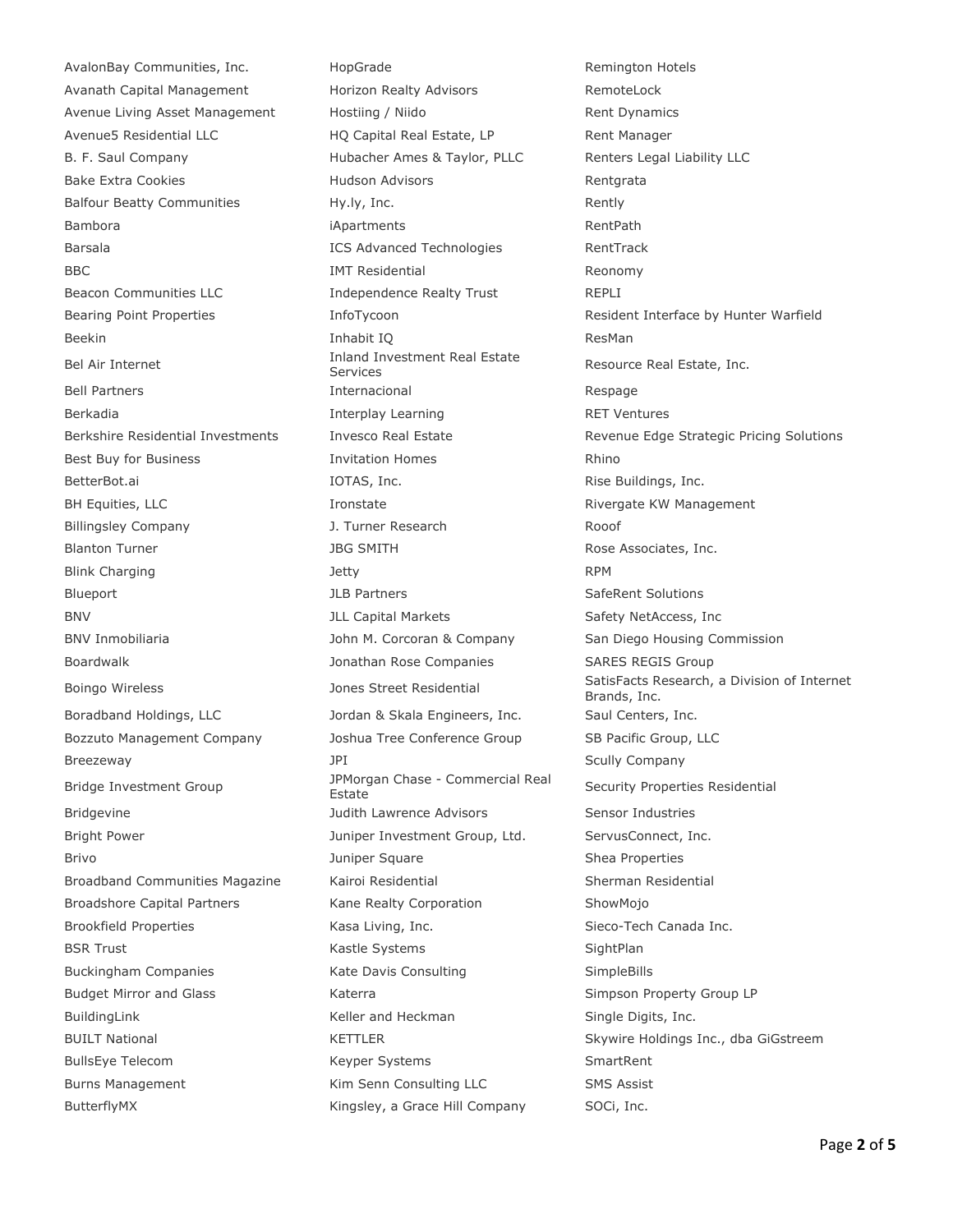Buyers Access **Knock Southern Land Company** Knock Southern Land Company Cadence McShane Construction Cadence Mushane Construction **Korman Communities** Spartan Net Co.<br>Company California Commercial Investment California Commercial Investment<br>Group Korn/Ferry International Spectrum Community Solutions Caligoo **Caligoo** Caligoo **Kotarides Developers** Spherexx.com CallTek Center International Inc KTGY Architecture + Planning Spot On Networks Camber Creek **Spruce Services, Inc.** Kwikset Spruce Services, Inc. Camden Property Trust LaSalle Investment Management, Cannon Management Latch Latch Starry, Inc. CAPREIT, Inc. The COR Incorporated CAPREIT, Inc. Starwood Capital Group Career Options **Steadfast Apartment REIT**, Inc. Carmel Partners, Inc. Leap Insurance Agency, LLC Stealth Monitoring Carson Living, Inc and LeaseHawk LeaseHawk Stern Risk Partners LLC Carter Haston Holdings, LLC LeaseLock stok Catalyst Housing Group **Catalyst Housing Group LeFrak** Stratis IOT Catalyst Investors Legend Management Group, LLC StreetLights Residential CBRE CBRE Leonardo247 CBRE Sueba USA Corporation CEDARst **Lewis Group of Companies** SuiteSpot Technology CenturyLink LG Electronics, USA Sunrise Management CF Real Estate Services LLC Liberty Rent Swift Bunny Checkpoint ID Lincoln Property Company symmetRE Chirp Systems LinnellTaylor Marketing Tech Service Today LLC Choice Property Resources, Inc. Liv Communities TechCXO Cirrus Asset Management, Inc. LivCor, LLC Technogym City Club Apartments **TestFit Inc.** LIVEbe **TestFit Inc.** TestFit Inc. City Property Administration (Pty) Ltd LMC, A Lennar Company The Bainbridge Companies CKT Development Company Logical Buildings The Bozzuto Group Clark Ventures, LLC Lument The Brooksville Company Class, Inc. Lutron Electronics Co., Inc. The Collier Companies Clear Capital, LLC Luxer One Package Lockers The ConAm Group Clearity Consulting LuxuryAptsWNY The Container Store CLICK NOTICES INC **Lyric** Lyric **CLICK** The Dinerstein Companies CloudKeyz **MAA** MAA The Dolben Company, Inc. CollegeStudentApartments.com Mack Property Management The Habitat Company Commercial Investment Properties Magnolia Capital The Laramar Group Commercial Water & Energy Co. Manatt, Phelps & Phillips, LLP The Life Properties CommScope The Morgan CommScope Marsh & McLennan The Morgan Group, Inc. Communications Consulting Group Matrix Computer The NRP Group Connect Maxus Properties, Inc. The Quadrillion Connell Real Estate & Development Co. MAXX Properties The RADCO Companies Conservice Utility Management & Edition of the Randall Group<br>Billing MEB Management Services The Randall Group Consolidated Smart Systems MeetElise The Richdale Group CONTI Organization The Scion Group MG Properties The Scion Group Continental Properties Company, Inc. Middleton Meyers The Sterling Group, Inc. Converged Services Inc. Mill Creek Residential Trust LLC The X Company

Star Tribune Comcast Company Apartment Communities ´IAC´ Conversion Logix Millburn & Company Properties TheGuarantors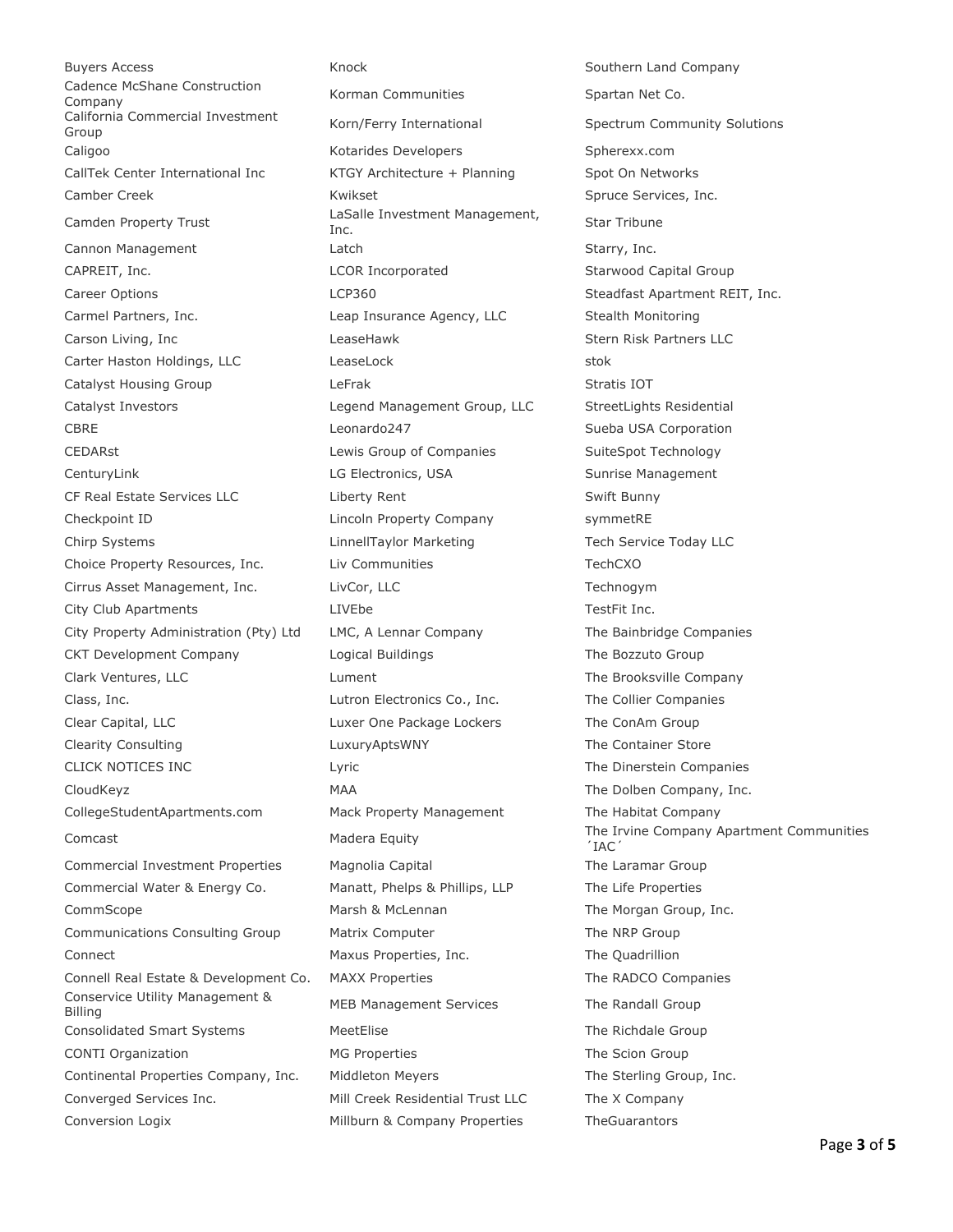Corporate Sustainability Strategies, Ellis, Partners in Management

Inc. Millennial Specialty Insurance LLC Thies & Talle Management CORT Mirvac Tide Cleaners Cortland Mission Rock Residential Till CoStar Group Costar Group Modern Message, Inc. The Modern Message, Inc. CoStar News **CoStar News** Moderne Ventures Townhomes at Twenty01 Cox Communications **Mohawk Industries** Trammell Crow Residential Craftwork Coffee **Morgan Properties** Morgan Properties TransitScreen Crescent Communities Morningside Equities Group, Inc. TransUnion CREtech Motili Trash Butler, LLC CRIO Group **CRIO Group CRIO CRIO CRIO Group** Moved **TriBridge Residential LLC.** CSA SECURITY INC **CONTRACT CONTRACT CONTRACT CONTRACT CONTRACT CONTRACT CONTRACT CONTRACT CONTRACT CONTRACT CONTRACT CONTRACT CONTRACT CONTRACT CONTRACT CONTRACT CONTRACT CONTRACT CONTRACT CONTRACT CONTRACT CONTRACT CONTRA** Cushman & Wakefield **Multifamily Executive/Zonda** UDR, Inc. CWS Apartment Homes Multifamily Insiders UHY LLP CWS Apartment Homes LLC Multifamily Matters - Radio Show United Property Management D2 Demand Solutions, Inc. 
Wultigreen Properties

Updater
Website Contact Multigreen

D2 Demand Solutions, Inc. Datalinx, LLC **Multi-Housing News** Upstream Network Davis Craig, PLLC **MyDoorView** MyDoorView URBAN HUB MEXICO DC Advisory **National Multifamily Housing Council USA Properties Fund, Inc.** DC Advisory Delaney Hardware **Nationwide Energy Partners** USAA Real Estate Company **Deposify NativeERP** Valcap Group LLC Diffe.rent **Navitas Capital** Valence Digible, Inc. Neighborly Ventures Valet Living Digital Air Strike NetVendor, Inc. Valiant Residential Digital Guard Force New York Life Real Estate Investors VanTrust Real Estate Dish Newcastle Limited Venterra Realty Management Inc. DJB Systems NexMetro Communities, LLC Ventract Domain Companies Nexus Verdant Environmental Technologies Dominium Nicholas Residential LLC Veritas Investments Inc. Domuso, Inc. Nine Four Ventures Verizon Enhanced Communities Doorkee Nomadix, Inc Nome Village Green dormakaba Northland Investment Corporation Vinyl Hotel Draper and Kramer, Incorporated Motifii Notifical Notifical VirtualAPT Dreamit UrbanTech NRG Vita Property Management Group LLC DTN Management Company NTS Development Company Vivint.SmartHome Dwellsy Oaks Properties, LLC Voxel Worlds Dwelo **Character Community** Obligo Character Character Watchtower Security, Inc. E & S Ring Management Corporation Odin Properties, LLC Watermark Residential ECI Group, Inc. **ECI Group, Inc.** Olive Tree Holdings and WaterSignal ecobee **One Hundred Feet, Inc.** Waterton Eleven Software One11 Advisors Watsco Ventures Embre of the Christian Christian Christian Christian Christian Medisters<br>Solutions Elmington Property Management Opiniion Inc. Weidner Apartment Homes Embue Ortiz & Schick Weidner Investment Services Ender Outer Realm WellVia Solutions Enertiv Pacific Life Insurance Company Westdale Asset Management Engrain Pacific Partners Residential Western National Group

Entrata Package Concierge, Inc. Western Wealth Capital Management Ltd.